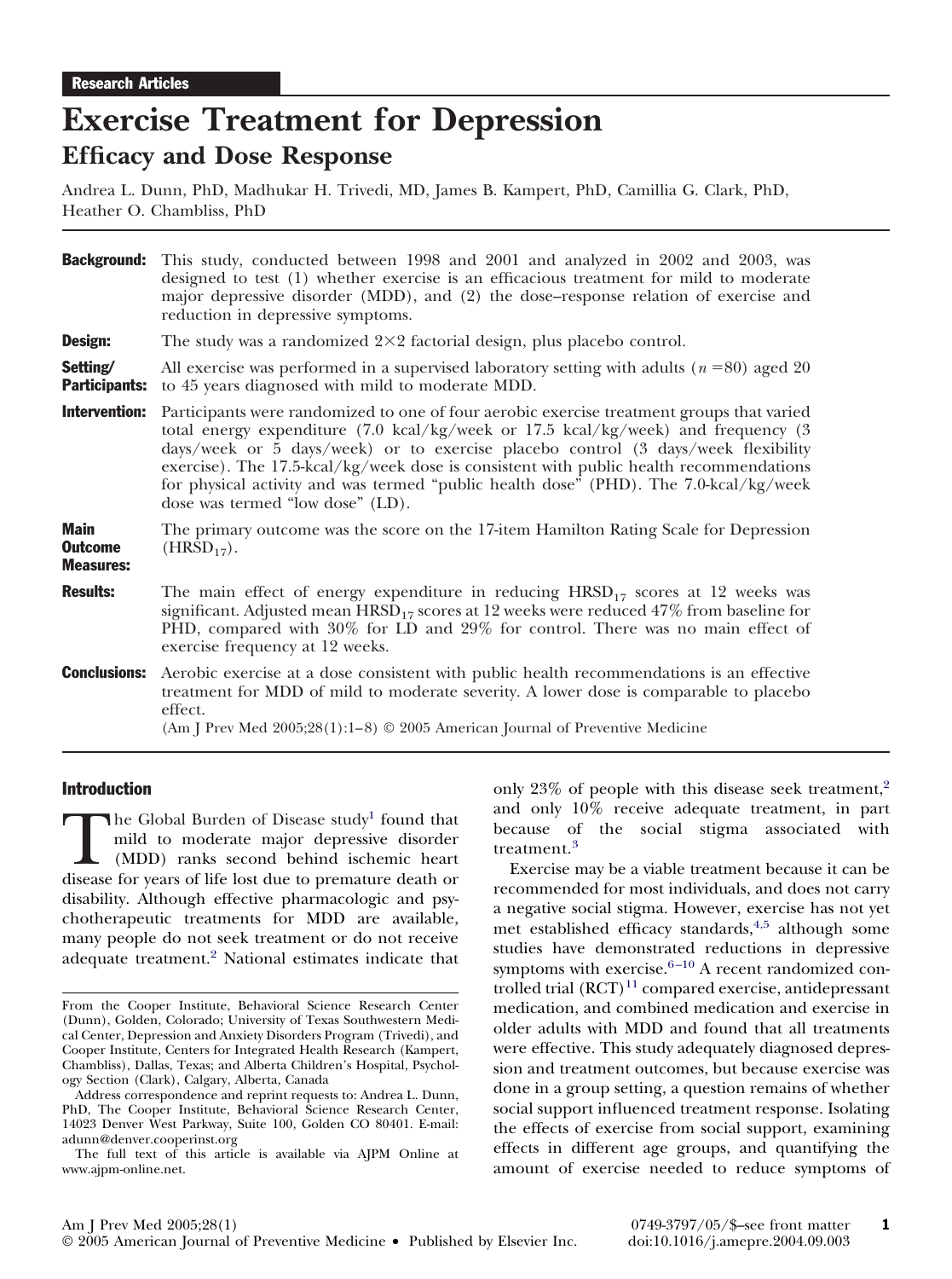MDD is important for establishing the efficacy of exercise as a monotherapy.

Using scores from the 17-item Hamilton Rating Scale for Depression  $(HRSD_{17})^{12,13}$  as the primary outcome measure, our purpose was to test: (1) whether the mean change in  $HRSD_{17}$  score from baseline was greater after 12 weeks for active exercise conditions compared with an exercise placebo; and (2) whether there was a dose–response relation between the exercise doses and reduction in  $HRSD_{17}$  score. Secondary aims were to examine rates of treatment response (50% reduction in  $HRSD_{17}$  score) and rates of remission (HRSD<sub>17</sub> $\leq$ 7).<sup>5,14</sup>

## Methods

The rationales for the study design and detailed methods have been published elsewhere<sup>15</sup>; the methods and design are briefly outlined here.

#### **Participants**

This study was conducted from July 1998 to October 2001 at the Cooper Institute (CI) and the University of Texas Southwestern Medical Center Depression and Anxiety Disorders Program, in Dallas TX. The Institutional Review Boards from both research centers approved the protocol every year. All participants provided written informed consent.

#### **Inclusion Criteria**

Study participants were men and women  $(n = 80)$  aged 20 to 45 years with mild  $(HRSD_{17}$  score of 12 to 16) to moderate  $(HRSD<sub>17</sub> score of 17 to 25) MDD, and diagnosed using the$ Structured Clinical Interview for Depression (SCID) according to the *Diagnostic and Statistical Manual of Mental Disorders, Fourth Edition* (DSM-IV)[.16](#page-7-0) Trained and certified raters conducted all  $HRSD_{17}$  measurements and SCID interviews. Other inclusion criteria included being sedentary, that is, exercising less than three times per week for  $\geq$ 20 minutes for each bout; living within a 15-mile radius of the CI and able to exercise at CI for up to 5 days each week; not receiving any other treatment for depression; and being able to read, understand, and provide written informed consent.

# **Exclusion Criteria**

Exclusion criteria included  $\geq$ 160% over ideal weight defined by the 1983 Metropolitan Insurance Company height and weight tables for large frame,<sup>17</sup> consumption of  $>21$  alcoholic drinks per week, attempt of suicide in the last 2 years or at suicidal risk assessed by SCID interview, hospitalization for a psychiatric disorder in the last 5 years, current participation in other clinical trials, plans to move from the Dallas area in the next 6 months, current substance abuse or recreational drug use ascertained by SCID diagnosis and urinalysis testing, inability to exercise due to a medical condition, and for women, planned pregnancy or current pregnancy.

# **Eligibility Screening**

Eligibility was determined by telephone prescreen and three screening visits (SV1, SV2, SV3) to assess depressive symptoms and severity of depressive symptoms (SV1), diagnose MDD (SV2), and ensure that participants could safely exercise (SV3) [\(Figure 1\)](#page-2-0). After SV3, 95 participants were eligible for the 2-week run-in period to assess ability to adhere to scheduled exercise. During the run-in, participants were required to complete six 15-minute sessions of light-intensity exercise, including stretching, cycling, and treadmill walking.

## **Study Design**

The study used a  $2\times2$  factorial design, plus an exercise placebo control group. The two exercise factors were total weekly energy expenditure (7 kcal/kg/week, low dose [LD] or 17.5 kcal/kg/week; public health dose [PHD]) and frequency (3 days/week or 5 days/week). The dose of exercise was determined using exercise prescription guidelines established by the American College of Sports Medicine,<sup>18</sup> and consensus public health recommendations for physical activ-

> ity[.19](#page-7-0) Each energy expenditure group was divided into 3- or 5-day/week groups. Therefore, the four aerobic exercise groups were LD/3, LD/5, PHD/3, and PHD/5. The exercise placebo control group was defined as 3 days/week of stretching flexibility exercise for 15 to 20 minutes per session.

Participants were randomized to LD/3, LD/5, PHD/3, PHD/5, or the exercise placebo control group, as they became eligible for trial entry following the run-in. Randomization was implemented with

sequentially numbered, opaque, sealed envelopes.<sup>20</sup> After randomization, participants exercised on a treadmill (Technogym RunRace, Gambettola, Italy) or stationary bicycle (Technogym BikeRace) under supervision in the laboratory for 12 weeks. Participants exercised individually in rooms by themselves, and were monitored by laboratory staff. Treatment adherence was defined as attending scheduled sessions.

#### **Outcome Measures**

The primary outcome measure was the change in the  $HRSD_{17}$ score from baseline to 12 weeks. The  $HRSD_{17}$  was selected because it measures severity of symptoms and is widely used in efficacy studies of antidepressant treatments.<sup>21</sup> Response and remission were secondary outcomes. Response was defined as a 50% reduction in symptoms calculated from each individual's baseline score during the run-in period. Remission of depressive symptoms was defined as an HRSD<sub>17</sub> score of  $\leq 7.^{14}$ Trained research assistants, blinded to treatment conditions, conducted all weekly  $HRSD_{17}$  measures before each person's exercise session.

#### **Statistical Analysis**

Statistical analysis took place in the summers of 2002 and 2003, and included both intent-to-treat analysis of randomized participants at last observation, and efficacy analysis of treated-only participants over 12 weeks. The intent-to-treat sample (*n* = 80) included all randomized participants, while the efficacy sample  $(n = 72)$  excluded participants who re-

**See related Commentary on page 140.**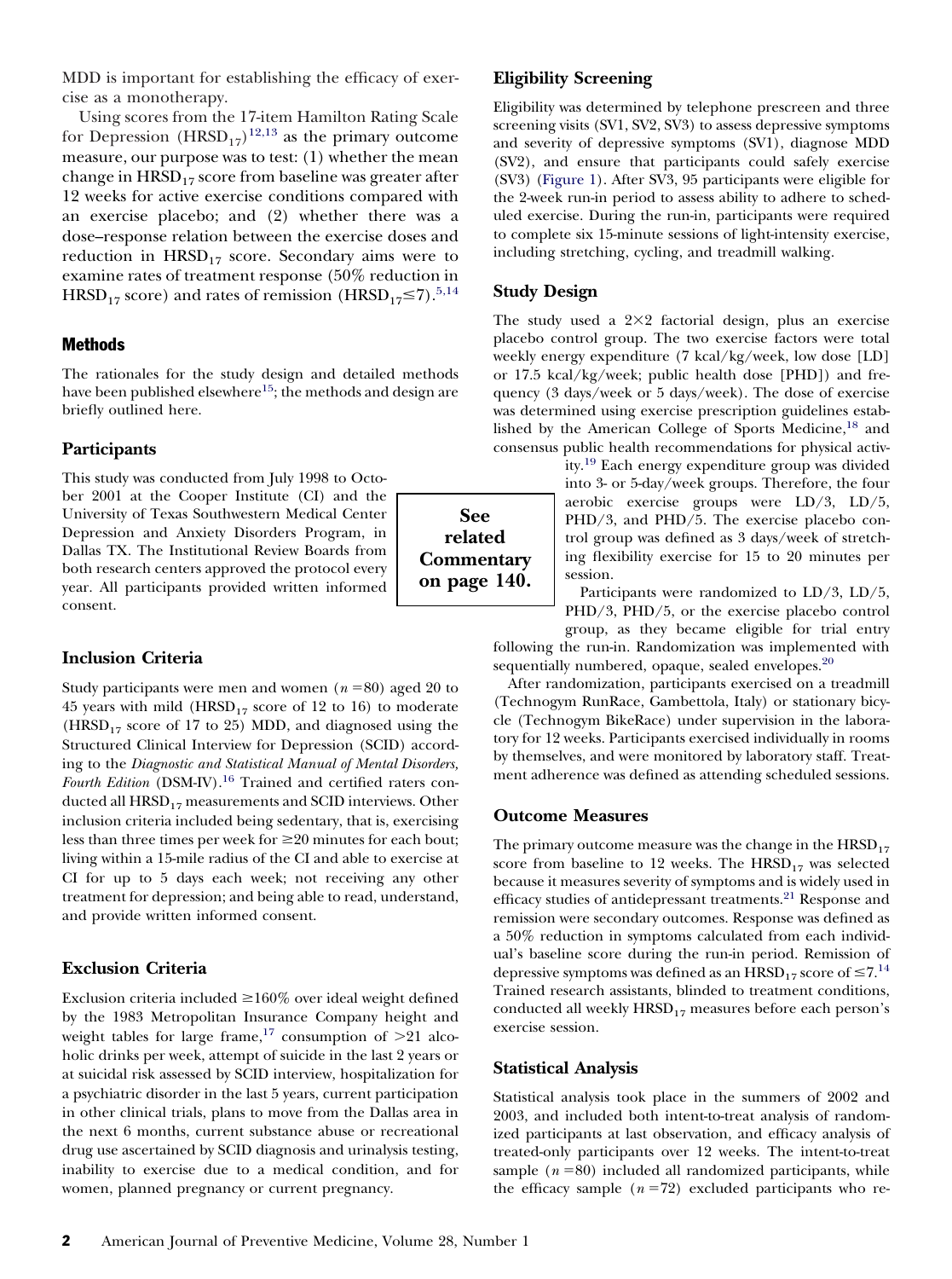<span id="page-2-0"></span>

**Figure 1.** Participant flow from enrollment to analysis. LD, low dose; PHD, public health dose.

fused their treatment assignments and provided no outcome data. In the intent-to-treat analysis, mean  $H RSD_{17}$  scores were compared using analysis of covariance, while response and remission rates were compared using logistic regression. In the efficacy analysis, evaluation of treatment effects on  $HRSD<sub>17</sub> scores was based on generalized estimating equations$  $(GEEs)$ <sup>22</sup> for repeated measures in longitudinal data. The linear trend in mean  $HRSD_{17}$  scores across weeks was modeled for each group, with individual scores modeled as correlated within subjects but independent between subjects. The model was adjusted for participant age, gender, and baseline  $HRSD_{17}$  score, the average of two weekly measures taken in the run-in period prior to treatment. All observed weekly  $HRSD_{17}$  scores of all randomized participants who entered treatment were included in the GEE analyses. No missing scores were imputed or carried forward. Since response or remission may be transient states from week to week, trends were modeled in the weekly prevalence of response and remission, rather than model time to first transition, using the logistic link. Results of the GEE analyses are expressed as model-based adjusted means at 12 weeks, adjusted to overall average values of baseline scores, age, and gender. Preliminary analyses showed that body mass index (kg/m2 ) differed little by treatment condition and did not predict  $HRSD_{17}$  scores over 12 weeks; consequently, this variable was omitted from the models. Attrition rates after trial entry were modeled using Cox regression. The log-rank test was used to compare attrition rates between treatment groups. Treatment adherence, a skewed variable, was compared between groups using the Mann–Whitney rank-sum test.

#### Results

Approximately 5% of the 1664 prescreened participants were ultimately randomized to treatment. Figure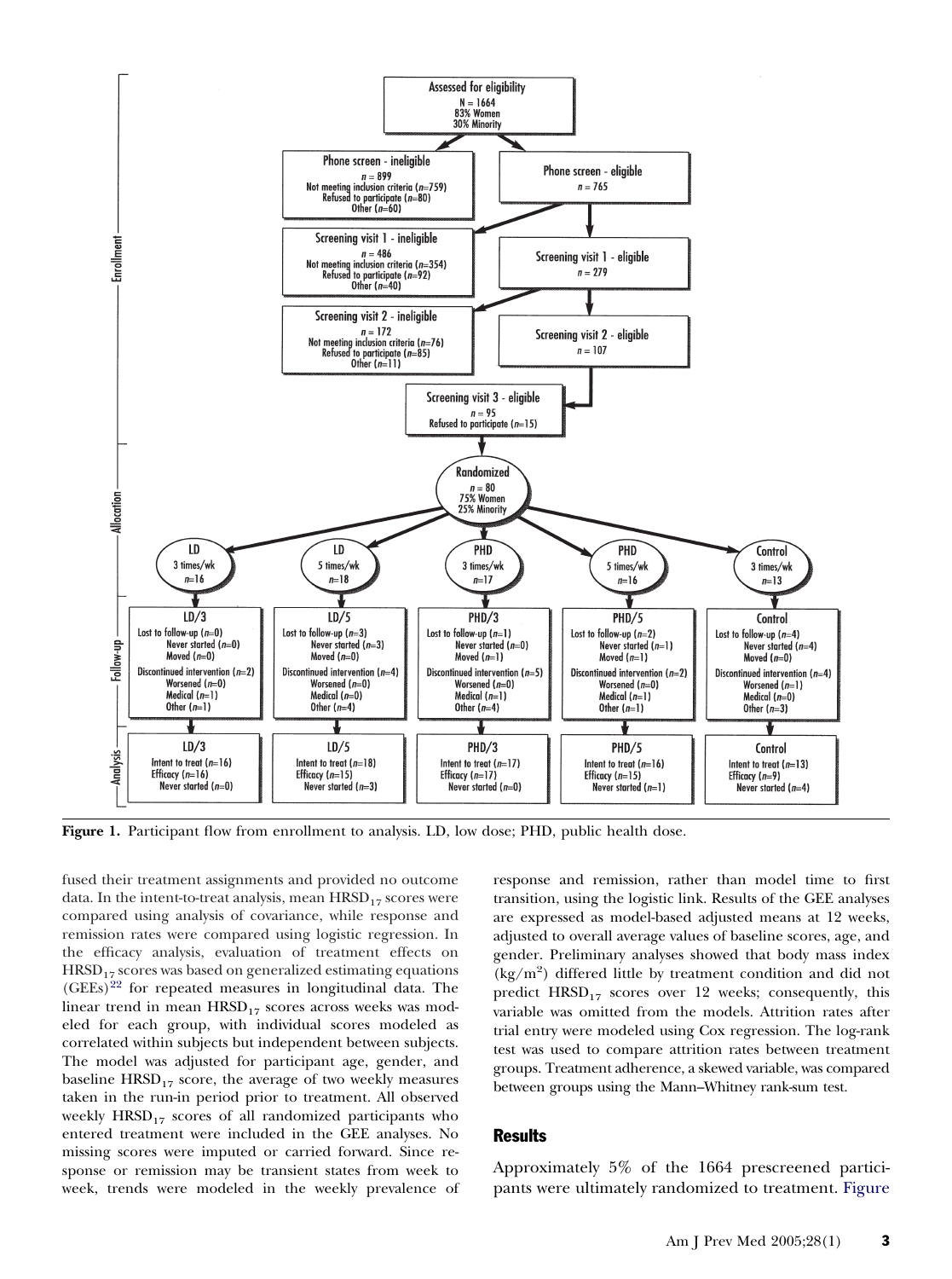| Table 1. Baseline characteristics |                  |                  |                   |                   |                     |                                 |                                              |  |  |
|-----------------------------------|------------------|------------------|-------------------|-------------------|---------------------|---------------------------------|----------------------------------------------|--|--|
| Characteristic                    | LD/3<br>$(n=16)$ | LD/5<br>$(n=18)$ | PHD/3<br>$(n=17)$ | PHD/5<br>$(n=16)$ | Control<br>$(n=13)$ | All<br>participants<br>$(n=80)$ | <b>Difference</b><br>between<br>groups $(p)$ |  |  |
| Age (SD), years                   | 35.8(6.1)        | 37.7(5.1)        | 33.2(6.7)         | 37.9(6.3)         | 34.5(7.3)           | 35.9(6.4)                       | $p = 0.15$                                   |  |  |
| Female, %                         | 81               | 72               | 76                | 81                | 62                  | 75                              | $p = 0.73$                                   |  |  |
| BMI $(SD)$ , kg/m <sup>2</sup>    | 27.1(6.8)        | 31.6(8.6)        | 27.8 (7.5)        | 28.7(8.1)         | 30.3(6.1)           | 29.0(7.5)                       | $p = 0.27$                                   |  |  |
| Ethnicity, %                      |                  |                  |                   |                   |                     |                                 | $p = 0.39$                                   |  |  |
| White                             | 100              | 61               | 76                | 81                | 54                  | 75                              |                                              |  |  |
| African                           | $\theta$         | 17               | 12                | 13                | 15                  | 11                              |                                              |  |  |
| American                          |                  |                  |                   |                   |                     |                                 |                                              |  |  |
| Hispanic                          | $\boldsymbol{0}$ | 17               | 12                | 6                 | 23                  | 11                              |                                              |  |  |
| Other                             | $\theta$         | 6                | $\theta$          | $\Omega$          | 8                   | 3                               |                                              |  |  |
| Marital status, %                 |                  |                  |                   |                   |                     |                                 | $p = 0.20$                                   |  |  |
| Married                           | 50               | 80               | 44                | 56                | 33                  | 55                              |                                              |  |  |
| Single                            | 38               | 10               | 44                | 44                | 33                  | 33                              |                                              |  |  |
| Divorced                          | 13               | 10               | 11                | $\theta$          | 33                  | 12                              |                                              |  |  |
| Mean $HRSD_{17}$<br>(SD) at SV1   | 19.3(2.6)        | 19.2(2.3)        | 19.1(1.8)         | 19.1(2.2)         | 20.5(2.4)           | 19.4(2.3)                       | $p = 0.41$                                   |  |  |
| MDD episodes, %                   |                  |                  |                   |                   |                     |                                 | $p = 0.08$                                   |  |  |
| First                             | 27               | 12               | 29                | 14                | $\theta$            | 17                              |                                              |  |  |
| Previous single                   | $\theta$         | 12               | 6                 | 21                | 38                  | 14                              |                                              |  |  |
| Recurrent                         | 73               | 76               | 65                | 64                | 62                  | 68                              |                                              |  |  |
| Age at first onset                | 24.5 (9.8)       | 22.8 (12.8)      | 23.5(8.5)         | 25.8(12.6)        | 26.2(10.0)          | 24.4 (10.6)                     | $p = 0.91$                                   |  |  |
| (SD), years                       |                  |                  |                   |                   |                     |                                 |                                              |  |  |

 $HRSD_{17}$ , Hamilton Rating Scale for Depression-17 item; LD/3, low dose, 3 days per week; LD/5, low dose, 5 days per week; MDD, mild to moderate depressive disorder; PHD/3, public health dose, 3 days per week; PHD/5, public health dose, 5 days per week; SD, standard deviation; SV1, screening visit 1.

[1](#page-2-0) shows the reasons for exclusion. A total of 80 participants were randomized to the four conditions—LD/3, LD/5, PHD/3, or PHD/5— or the exercise placebo control. For the two independent variables of energy expenditure and exercise frequency, this included 34 participants in the two LD conditions and 33 in the two PHD conditions, and 33 participants in the two 3-day/ week conditions and 34 participants in the two 5-day/ week conditions. There were 13 participants in the exercise placebo control condition [\(Figure 1\)](#page-2-0).

Baseline characteristics of the participants are shown in Table 1. Among randomized participants, women outnumbered men by 3 to 1, with median age 35.9 years and interquartile range 31 to 41 years. In all, 25% were minorities.

# **Primary Outcome: HRSD<sub>17</sub> Scores**

Of the 80 randomized participants (intent-to-treat sample), 72 began exercise treatment and provided one or more weekly  $HRSD_{17}$  measures (the efficacy sample). Of the 72, 19 did not finish the 12th week of treatment. The mean number of weekly  $HRSD_{17}$  measures was 9.2 of a possible 12 weeks (6.8 for the control group, and ranging from 9.1 for PHD/3 to 10.2 for LD/3). The mean  $HRSD_{17}$  score by week is shown in Figures 2 and [3](#page-4-0) for each factor, energy expenditure, and frequency.

Intent-to-treat analysis: HRSD<sub>17</sub> scores at last observa**tion.** [Table 2](#page-4-0) shows the last weekly  $HRSD_{17}$  scores at last observation for each of the four aerobic treatment conditions and the exercise placebo control for the

intent-to-treat sample  $(n = 80)$ . The mean  $H RSD_{17}$ score for all groups was reduced by 30% overall, from the mean  $HRSD_{17}$  baseline score of 16.2. Among the five groups, the lowest mean  $HRSD_{17}$  score was for PHD/3, while the highest was for the exercise placebo control group. For the combined PHD condition, the mean (standard deviation)  $HRSD<sub>17</sub>$  score was 9.5 (4.6) at the last observation, compared with 12.3 (5.3) for the combined LD condition. For the combined 3-day/week conditions, the mean  $HRSD_{17}$  score was 10.3 (4.9) at



**Figure 2.** Weekly 17-item Hamilton Rating Scale for Depression by energy expenditure. All groups— control, low dose (LD), and public health dose  $(\text{PHD})$ -had reductions in symptoms during the 12 weeks of treatment. Energy expenditure had an independent effect on reduction of symptoms. The greatest reduction in symptoms was for the PHD group.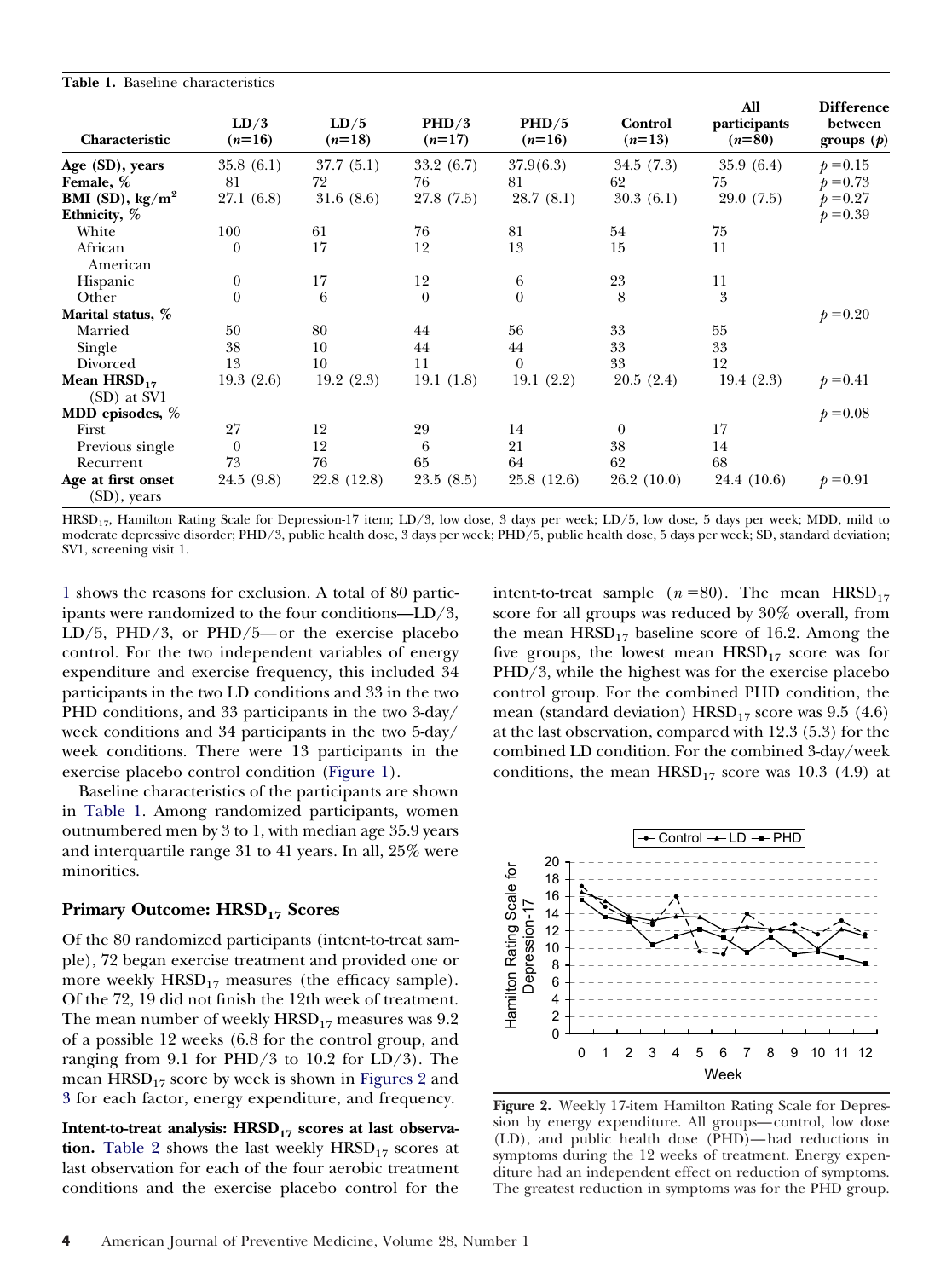<span id="page-4-0"></span>

**Figure 3.** Weekly 17-item Hamilton Rating Scale for Depression by exercise frequency. All groups— control, 3 days/week, and 5 days/week—had reductions in symptoms during the 12 weeks of treatment. There was no independent effect of frequency on reduction of symptoms.

the last observation, compared with 11.5 (5.4) for 5 days/week.

**Efficacy analysis: last observation and change in** HRSD<sub>17</sub> by total energy expenditure and exercise fre**quency.** Table 3 shows the last weekly adjusted mean  $HRSD_{17}$  observation scores at 12 weeks for each of the four aerobic treatment conditions and the exercise placebo control for the efficacy sample  $(n = 72)$ . Repeated-measures GEE analysis of weekly  $HRSD_{17}$  scores showed a decreasing linear trend in weekly  $HRSD_{17}$ scores. At 12 weeks, the reductions in adjusted mean  $HRSD_{17}$  scores were significant for the PHD condition  $(-47\%$  from baseline,  $p < 0.001$ ); LD condition  $(-30\%, p=0.006);$  3-day/week condition  $(-39\%,$  $p \leq 0.001$ ; 5-day/week condition  $(-38\%, p \leq 0.001)$ ; and exercise placebo control group  $(-29\%, p=0.02)$ . Comparing main treatment effects of energy expenditure and exercise frequency at 12 weeks (Figures 4 and [5\)](#page-5-0), the PHD condition was significantly more effective than the LD and control conditions in reducing weekly

| <b>Table 2.</b> Intent to treat analysis—scores at last observation |                  |                                     |                              |                        |  |  |  |  |  |
|---------------------------------------------------------------------|------------------|-------------------------------------|------------------------------|------------------------|--|--|--|--|--|
| Group                                                               | $\boldsymbol{n}$ | $H RSD_{17}^{\quad a}$<br>Mean (SD) | <b>Response</b> <sup>b</sup> | Remission <sup>c</sup> |  |  |  |  |  |
| LD/3                                                                | 16               | $11.7(5.8)$ *                       | 38%                          | 25%                    |  |  |  |  |  |
| LD/5                                                                | 18               | 12.8(5.0)                           | $6\%$                        | 11%                    |  |  |  |  |  |
| PHD/3                                                               | 17               | 9.0 $(3.6)$ *                       | 41%                          | 41%                    |  |  |  |  |  |
| PHD/5                                                               | 16               | $10.0(5.5)*$                        | 44%                          | 31%                    |  |  |  |  |  |
| Control                                                             | 13               | 14.0 $(4.9)$                        | 23%                          | 15%                    |  |  |  |  |  |
| Total                                                               | 80               | 11.4(5.2)                           | $30\%$                       | 25%                    |  |  |  |  |  |

 $HRSD<sub>17</sub>$ , Hamilton Rating Scale for Depression-17 item; LD/3, low dose, 3 days per week; LD/5, low dose, 5 days per week; PHD/3, public health dose, 3 days per week; PHD/5, public health dose, 5 days per week; SD, standard deviation.

<sup>a</sup> Mean (SD) HRSD<sub>17</sub> at baseline, 16.2 (4.1)<sup>b</sup> Percent with HRSD.  $\leq 50\%$  of participant

Percent with  $HRSD_{17} \leq 50\%$  of participant's score at baseline.

Percent with  $HRSD_{17} \leq 7$ .

 $*_p \leq 0.05$  vs control (bolded).

Table 3. Efficacy analysis—scores at 12 weeks<sup>a</sup> Group *n* **HRSD**<sub>17</sub><sup>b</sup> **Response<sup>c</sup> (%) Remission**<sup>d</sup> (%) LD/3 16  $10.5 \pm 1.2$  31  $\pm 13$  31  $\pm 14$ <br>LD/5 15 11.9  $\pm 1.6$  19  $\pm 16$  19  $\pm 15$ LD/5 15  $11.9 \pm 1.6$   $19 \pm 16$ <br>PHD/3 17  $9.0 \pm 1.0$   $31 \pm 12$ PHD/3 17  $9.0 \pm 1.0$   $31 \pm 12$   $31 \pm 15$ PHD/5 15  $7.9 \pm 1.3$   $64 \pm 11$   $55 \pm 15$  $p = 0.03^*$   $p = 0.001^*$   $p = 0.005^*$ <br>11.3 ± 1.0 15 ± 6 11 ± 6 Control 9  $\overline{11.3} \pm 1.0 \overline{15} \pm 6$ Total 72  $10.0 \pm 0.6$  32  $\pm 6$  30  $\pm 7$ 

a Values are least-squares means for generalized estimating equations  $±$  standard errors at 12 weeks, adjusted for age, gender, and baseline score.

<sup>b</sup>Mean standard deviation HRSD<sub>17</sub> at baseline, 16.2 (4.1).

Percent with  $HRSD_{17} \leq 50\%$  of participant's score at baseline.

<sup>d</sup>Percent with  $HRSD_{17} \le 7$ .

\**p* value vs control (bolded).

 $HRSD_{17}$  scores ( $p = 0.04$  and  $p = 0.03$ , respectively). The LD condition was not significantly different from the control condition ( $p = 0.88$ ). The 3-day/week condition was not significantly different from the 5-day/ week condition  $(p=0.93)$ . There was no significant interaction between the effects of exercise frequency and energy expenditure  $(p=0.35)$  on weekly mean  $HRSD_{17}$  scores. Age ( $p=0.77$ ) and gender ( $p=0.12$ ) were not significant effects.

#### **Secondary Outcomes: Response and Remission**

At the last observation, 24 of the 80 randomized participants had responded to treatment (mean  $HRSD_{17}$  score 5.9 [2.3]), and 20 of the 80 had achieved remission (mean  $HRSD_{17}$  score 5.0 [1.5]). The greatest response rate was for PHD/5, and the greatest remission rate was for PHD/3. The smallest response and remission rates were for LD/5 (Table 2).

**Response rates.** Additional GEE analysis of weekly  $HRSD_{17}$  scores showed an increasing trend in probabil-



**Figure 4.** Twelve-week responses by total energy expenditure. Results for combined low dose (LD) and public health dose (PHD) indicated a significant difference between the control group and PHD  $(p=0.03)$ , and between low-dose (LD) and PHD groups  $(p=0.04)$ . There was no significant difference between the control and LD groups.

 $\mathrm{HRSD}_{17},$  Hamilton Rating Scale for Depression-17 item; LD/3, low dose, 3 days per week; LD/5, low dose, 5 days per week; PHD/3, public health dose, 3 days per week; PHD/5, public health dose, 5 days per week.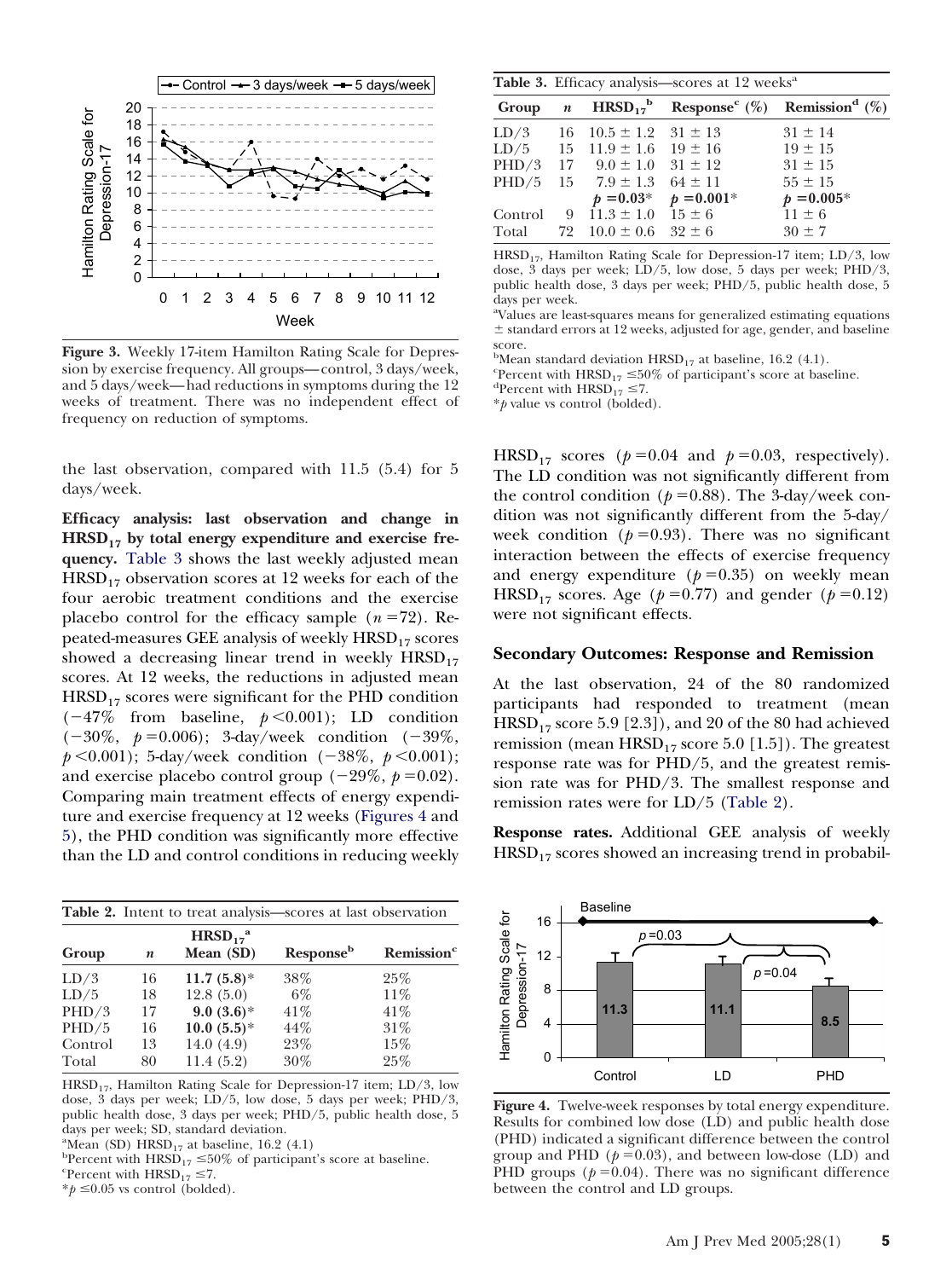<span id="page-5-0"></span>

**Figure 5.** Twelve-week response by exercise frequency. Results for combined 3 days per week and 5 days per week indicated no differences between the control group and 3 days per week and 5 days per week.

ity of response to treatment (HRSD<sub>17</sub> (50% of baseline) over 12 weeks in the efficacy sample. The increasing trend was significant for the PHD and LD conditions ( $p \le 0.001$  and  $p = 0.01$ , respectively), and also for the 3-day/week and 5-day/week conditions  $(p<0.001$  for each), but not for exercise placebo controls  $(p=0.20)$ . At 12 weeks, the adjusted probabilities of response (mean $\pm$ standard error of the mean) were  $0.26\pm0.10$ for LD,  $0.46\pm0.09$  for PHD,  $0.31\pm0.08$  for 3 days/week,  $0.40\pm0.12$  for 5 days/week, and  $0.15\pm0.06$  for control group. There was no significant interaction  $(p=0.20)$ between exercise frequency and energy expenditure on weekly response probabilities. Comparing main treatment effects at 12 weeks, the PHD condition was not significantly more effective than the LD condition in eliciting response to treatment ( $p = 0.17$ ), but was significantly more effective than the control condition  $(p=0.008)$ . The LD condition was not significantly different from the control condition ( $p = 0.38$ ). The 3-day/week condition was not significantly different from the 5-day/week condition  $(p=0.58)$ .

**Remission rates.** Further GEE analysis of weekly  $HRSD<sub>17</sub>$  scores showed an increasing trend in probability of remission (HRSD<sub>17</sub>  $\leq$ 7) over 12 weeks in the efficacy sample. The increasing trend was significant for the PHD and LD conditions ( $p < 0.001$  and  $p = 0.004$ , respectively) and also for the 3-day/week and 5-day/ week conditions  $(p<0.001$  each), but not for the control group ( $p = 0.32$ ). At 12 weeks, the adjusted probabilities of remission—mean ( $\pm$  standard error of mean)—were  $0.42 \pm 0.09$  for PHD,  $0.26 \pm 0.10$  for LD,  $0.31\pm0.10$  for 3 days/week,  $0.35\pm0.12$  for 5 days/week, and  $0.11\pm0.06$  for controls. There was no significant interaction  $(p=0.32)$  between exercise frequency and energy expenditure on weekly remission probabilities. Comparing main treatment effects at 12 weeks, the PHD condition was not significantly more effective than the LD condition in eliciting remission ( $p = 0.25$ ), but was significantly more effective than the control condition ( $p = 0.01$ ). The LD condition was not significantly different from the control condition  $(p=0.15)$ .

The 3-day/week condition was not significantly different from the 5-day/week condition  $(p=0.81)$ .

**Rates of treatment adherence, discontinuation, and adverse events.** Exercise adherence, the percentage of prescribed exercise sessions completed to protocol after randomization, differed significantly between the control and exercise conditions, but not among exercise conditions, in the intent-to-treat sample. Adherence for the control group averaged 42% compared with 72% for the combined four aerobic exercise groups  $(p=0.03)$ . Adherence for participants in the PHD conditions averaged 71% compared with 72% for the LD conditions  $(p=0.89)$ . Adherence for participants in the aerobic exercise groups exercising 3 days/ week averaged 78%, compared with 65% for those exercising 5 days/week ( $p = 0.46$ ). When considered as a predictor of  $HRSD<sub>17</sub>$  scores, greater adherence was not significantly associated with lower scores  $(p=0.23)$ .

Dropout rates after randomization varied significantly between control and exercise conditions, but not among exercise conditions, in the intent-to-treat sample. Eight of 13 (62%) control group participants and 19 of 67 (28%) aerobic exercise group participants did not finish the 12th week of treatment (log-rank  $p = 0.002$  for difference). However, in the aerobic exercise groups, 10 (30%) participants in the PHD conditions dropped out compared with 9 (26%) in the LD conditions (log-rank  $p=0.78$ ). Eight (24%) participants exercising 3 days/week discontinued, compared with  $11$  (32%) of those exercising 5 days/week (logrank  $p = 0.40$ ). Baseline  $HRSD_{17}$  scores were not predictive of dropout rates  $(p=0.74)$ . Running total weekly  $HRSD_{17}$  scores were not associated with dropout  $(p=0.83)$ . Running total missed days of exercise were nonsignificantly associated with greater dropout rates  $(p=0.33)$ . Running total missed days of exercise  $(p=0.33)$ , age  $(p=0.27)$ , female gender  $(p=0.50)$ , and body mass index  $(p=0.75)$  were not associated with dropout rates.

Adverse events included increased severity of depressive symptoms  $(n=1)$ , chest pain  $(n=1)$ , and joint  $\text{pain}/\text{swelling}$  ( $n = 1$ ). All of these participants discontinued exercise and were referred to their primary care physicians for further follow-up.

#### **Discussion**

The major finding was that the public health dose (PHD) of exercise is an effective monotherapy for mild to moderate MDD. In the efficacy analysis, mean  $HRSD_{17}$  scores at 12 weeks were reduced 47% from baseline for the PHD condition, significantly better than the LD and control conditions. Forty-six percent of participants in the PHD group had a therapeutic response to treatment, defined as a 50% reduction in baseline  $HRSD_{17}$  score, and  $42\%$  of the PHD group had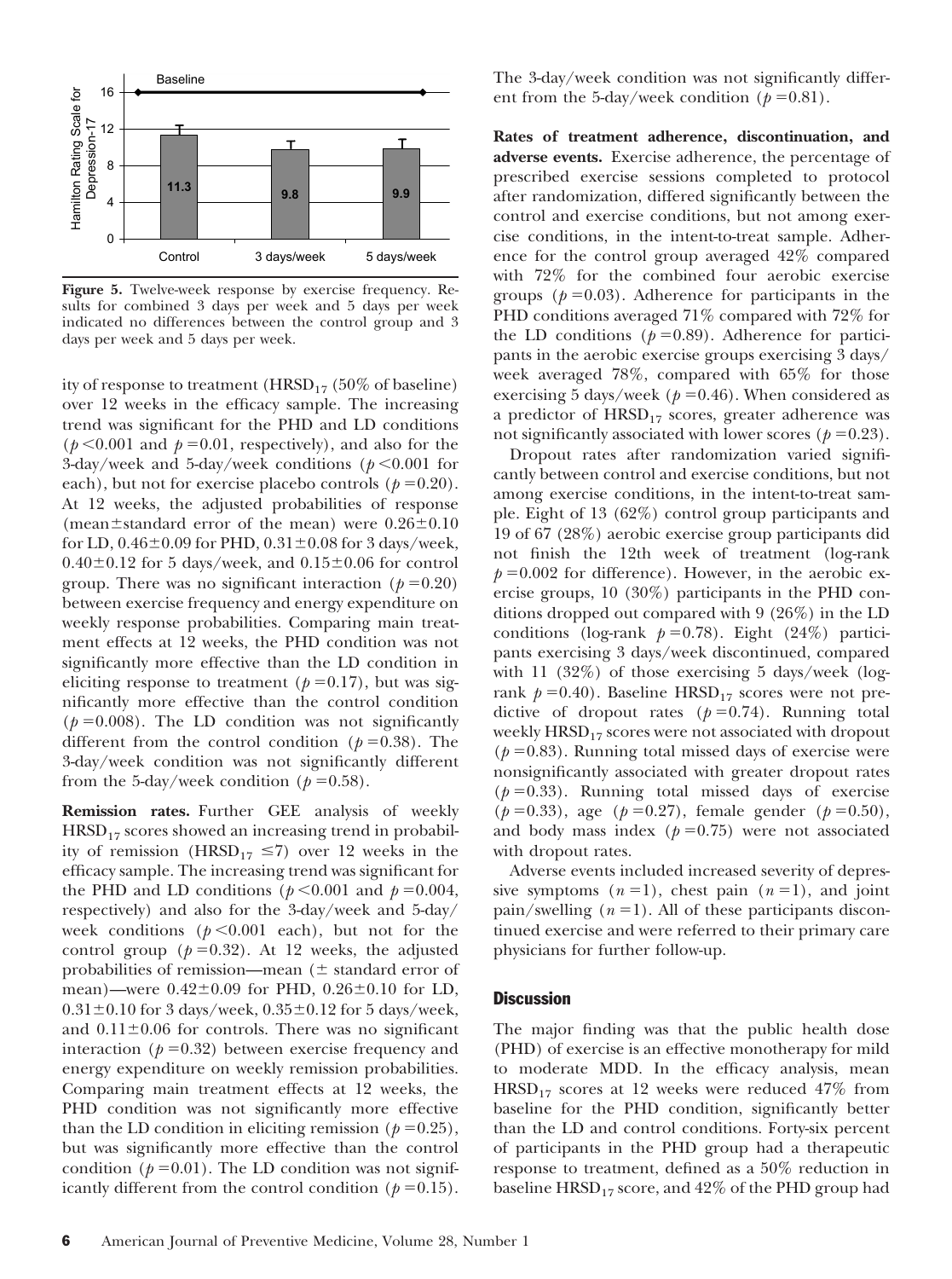#### *What This Study Adds* ...

<span id="page-6-0"></span>remission of symptoms, defined as an  $HRSD_{17} \le 7$ . In contrast, the LD group did not respond any better than the exercise placebo control group, although both groups had reductions in depressive symptoms. While the reduction in depressive symptoms was greatest in participants who accepted and adhered to treatment, qualitatively similar and significant reductions were observed on an intent-to-treat basis. Research suggests that this is the first study showing efficacy for a specific dose of aerobic exercise in a well-characterized sample of participants with diagnosed MDD.

The response and remission rates in the PHD group are comparable to other depression treatments, such as medication or cognitive behavioral therapy. For example, in the Collaborative Depression Study conducted by the National Institute of Mental Health,<sup>23</sup> rates of remission were 36% for cognitive behavioral therapy and 42% for antidepressant medication (imipramine hydrochloride), similar to the 42% remission rate in this study. The results also are consistent with remission responses to exercise reported by others, such as the 47% remission rate in an RCT comparing exercise and medication in older adults. $11$  The reductions in symptoms in the LD and control groups are similar to those seen in other placebo groups in antidepressant treatment studies.<sup>23</sup>

The finding of no difference in results for the 3-day/week and the 5-day/week conditions suggests that the determining factor for reduction and remission of symptoms is total energy expenditure. The total energy expenditure is consistent with consensus public health recommendations for physical activity that advise all adults to engage in  $\geq 30$  minutes of moderateintensity physical activity on most and preferably all days of the week to reduce their risk of early death and morbidity from a variety of diseases such as cardiovascular disease. This amount of exercise can be obtained in 3 days or 5 days, as the data show that these frequencies produce similar results.

A frequent criticism to exercise treatment for depression is that acceptable adherence with treatment regimens is not possible. The adherence rate of study participants was comparable to many medication trials where rates vary from  $60\%$  to  $80\%$ .<sup>4,5</sup> Furthermore, the adherence rates that have been documented from other trials of exercise in depressed patients are similar to the rates observed in this study.<sup>9,11,24</sup> Also, data on adverse events and adherence indicate that exercise was an acceptable treatment to participants with few side effects.

There were limitations in the study. First, participants were unable to be blinded to treatment assignment; therefore, some participants regarded being assigned to the exercise placebo to be unacceptable and immediately dropped out. Despite efforts to encourage acceptability of all group assignments, it was difficult to maintain adherence in the exercise placebo control There is scientific evidence to suggest that exercise alleviates symptoms of depression and may be useful in the treatment of mild to moderate major depressive disorder (MDD).

This tightly controlled study shows that exercise by itself is effective in the treatment of mild to moderate MDD, and that the amount of exercise needed is equivalent to consensus public health recommendations.

A lower amount of exercise is not effective and is similar to placebo control.

group. Second, participants were required to exercise under supervision at CI to overcome many of the criticisms of previous studies, such as controlling for social support and strictly monitoring exercise dose. Because monitoring exercise dose was a major question in this study, it was critical to maintain high internal validity. The high internal validity of this study compromises external validity; therefore, it is unknown how the PHD exercise treatment might work in clinical practice. Finally, the sample is relatively small compared to many pharmacologic treatment studies. However, consistent and clinically meaningful differences were found between the PHD and LD groups, indicating that power was adequate.

In summary, aerobic exercise in the amount recommended by consensus public health recommendations was effective in treating mild to moderate MDD. The amount of exercise that is less than half of these recommendations was not effective. Rates of response and remission with a PHD dose are comparable to the rates reported in trials of cognitive behavioral therapy, antidepressant medication, and other exercise studies.

We are grateful to the participants in the Depression Outcomes Study of Exercise; the Cooper Institute (CI) Scientific Advisory Board (Claude Bouchard, William L. Haskell, Norman M. Kaplan, I-Min Lee, Kiang Liu, and Guy S. Parcel); CI Community Advisory Board (Dennis Alvarez, James Race, John Hammarley, Margaret Caughy, Rene Martinez, Robert Colombe, and Sylvia Moreno); CI and University of Texas Southwestern Medical Center staff (Shannon Baker, Steven N. Blair, Beth Barlow, Janet Chandler, Tim Church, Jennifer Dodge, Michelle Edwards, Alex Jordan, Beth Leermakers, Melba Morrow, Sheila Reynolds, Erin Sinclair, Prabha Sunderajan, Samantha Underwood, Susan Wilcox, and Jody Wilkinson); and CI interns. This study was funded in part by NIMH 57031 and Technogym.

#### References

<sup>1.</sup> Murray CJL, Lopez AD. Global mortality, disability, and the contribution of risk factors: Global Burden of Disease Study. Lancet 1997;349:1436 – 42.